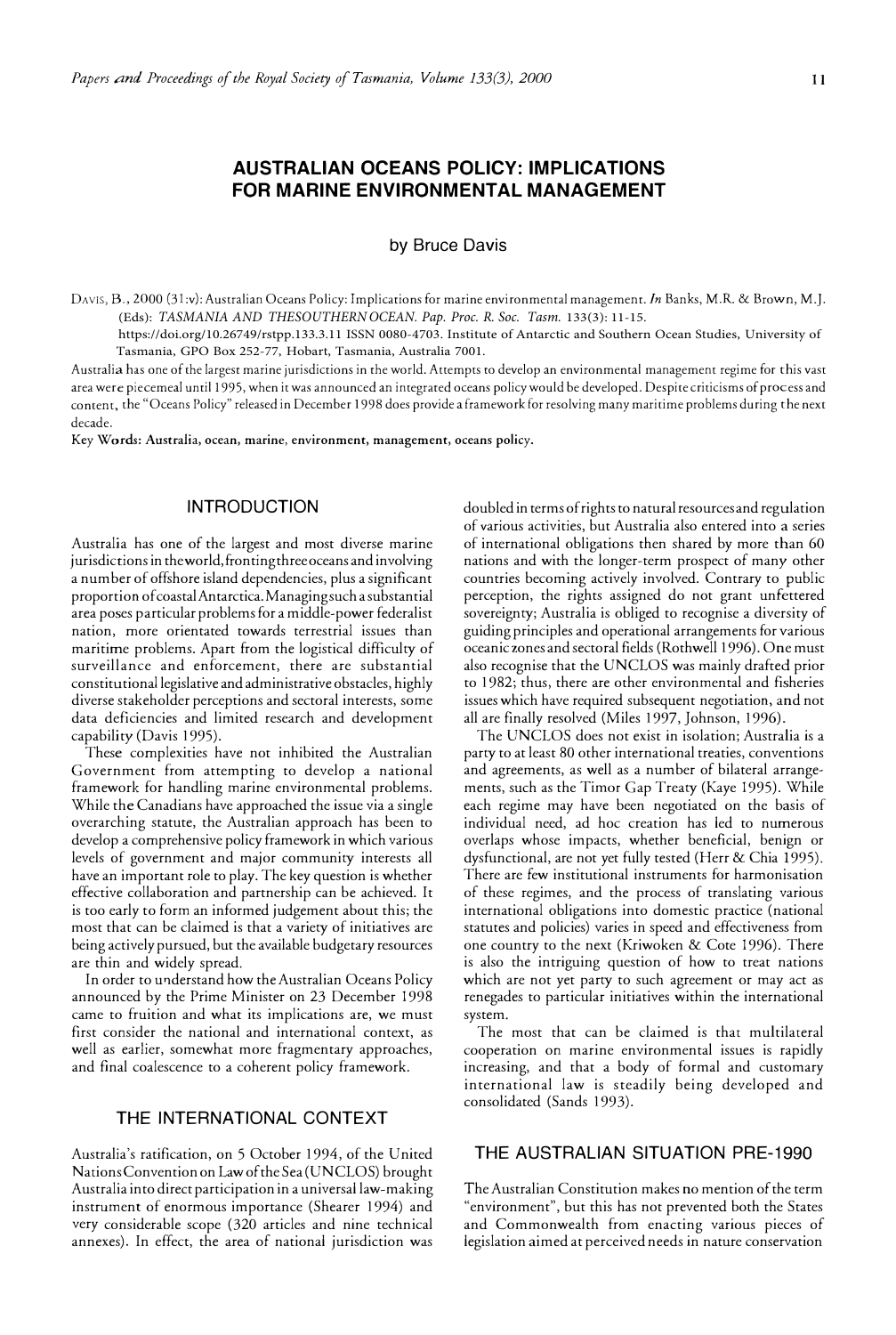and environmental managernenr. In general, resource development, land-use planning, pollution prevention and protected areas management are the prerogative of the States and the Northern Territory, with the federal role limited to suasion towards common standards, research assistance and funding of diverse resource projects and programs (Davis 1991). Nonetheless, public opinion polls reveal a strong community expectation that the Commonwealth should take a leadership role and exercise reserve powers when circumstances dictate e.g. conservation of the Great Barrier Reef (Davis 1992). Moreover, international obligations place a responsibility on the Federal Government to ensure various international agreements are domestically implemented and provincial action meets specified criteria (Crommelin 1983, Zines 1985).

As the Oceans Policy Issues Paper (May 1998 -Commonwealth of Australia [CoA] 1998b) notes, in the early 1970s the States challenged the Commonwealth's assertion of maritime sovereignty under the Seas and Submerged Lands Act 1973. The High Court upheld federal jurisdiction to high-water mark, but in practical terms it was essential to grant the States some room for manoeuvre in respect of near-coastal waters (Haward 1989). A series of arrangements were entered into, giving the States and the Northern Territory title to three miles of territorial sea, subject to various conditions relating to security and other matters, the ensuing legislation entering into force in February 1982. Known as the Offshore Constitutional Settlement (OCS), the modus vivendii was not really offshore, nor constitutional nor a settlement, there being several subsequent skirmishes between States and the States and the Commonwealth, especially with respect to offshore energy resources and fisheries problems (Haward 1992).

Federal action on marine environmental management had actually commenced in the *1960s,* mainly with regard to limited and specific issues, such as marine pollution and the dumping of wastes. Australia became a party to a number of IMO (International Maritime Organisation) sponsored international agreements, such as the London Dumping Convention 1972 and MARPOL 73/78, the latter dealing with ship-sourced marine pollution. Other significant domestic initiatives included establishment of the Great Barrier Reef Marine Park 1975, the 1979 declaration of a 200 nautical mile Australian Fishing Zone (AfZ) and the Australian Government's key role in development of the Convention on the Conservation of Antarctic Marine Living Resources (CCAMLR), which entered into force in 1982. Inshore, all levels of government produced reports on fisheries problems and the need for improved coastal management, but these were rarely acted upon, given resistance from sectoral interests and lack of effective statutory authority or funding (Nguyen 1997). Numerous parliamentary reports noted such deficiencies, bur were largely ignored, given the salience of other political issues (Haward 1996).

## NEW DIRECTIONS, THE EARLY 1990S

During the early 1990s increased attention began to be given to marine environmental management. The catalyst, in part, was preparations for the 1992 United Nations Conference on Environment and Development (UNCED), but also criticism from a wide range of commentators about the fragmented character of Australian maritime activity and research (Bergin 1986, AIMS 1988, HOMA 1993, McKinnon 1993). The initial response was a statement by the then Prime Minister (the Hon. R.J. Hawke MP) in July 1989, referring a coastal zone inquiry to the Resource Assessment Commission (RAC), notwithstanding the fact that more than 60 coastal reports had been compiled from the 1960s onwards. Still, there were other initiatives, some of which are briefly summarised below.

- May 1992: An Intergovernmental Agreement on Environment was announced, aimed at improved collaboration between the States and the Commonwealth on environmental issues.
- December 1992: Release of a national policy on Ecology Sustainable Development (ESD).
- August 1993: Announcement of an Ocean Rescue 2000 package, subsequently expanded to include the foilowing elements:
	- an Australian marine conservation plan;
	- $-$  a national representative system of marine protected areas;
	- preparation of a "state of the marine environment" report;
	- a national marine information system;
	- a national marine education program; and
	- the establishment of a Marine and Coastal Community network.

Impressive as this may appear, funding was thin and some elements are still being developed today.

• November 1993: Release of the Resource Assessment Commission's *Coastal Zone Inquiry: Final Report*  (Resource Assessment Commission 1993). This recommended establishment of a national coastal action program, a coastal resources management Act and a national coastal management agency, the latter two proposals being ignored.

The Commonwealth did subsequently announce funding of a Coastcare Program, but took considerable time to develop the institutional arrangements essential to provide holistic and integrated action.

- 1993: The McKinnon report *Review of Marine Research Organisation* (McKinnon 1993) subsequently led to establishment of a Marine Industries and Science Council, but a development strategy did not appear until April 1996.
- 1994: The Australian Committee for IUCN (the World Conservation Union) produced a *Strategy for Conservation of Australia's Marine Environment* (Aust. Comm. IUCN 1994) and followed this up in March 1998 with a discussion paper on *Conserving Australia's Oceans* (Aust. Comm. IUCN 1998).
- 1995: Release of the first *State of Marine Environment Report* (SOMER) (CoA 1995), which provided an initial baseline, but highlighted five major concerns about the Australian marine environment, namely: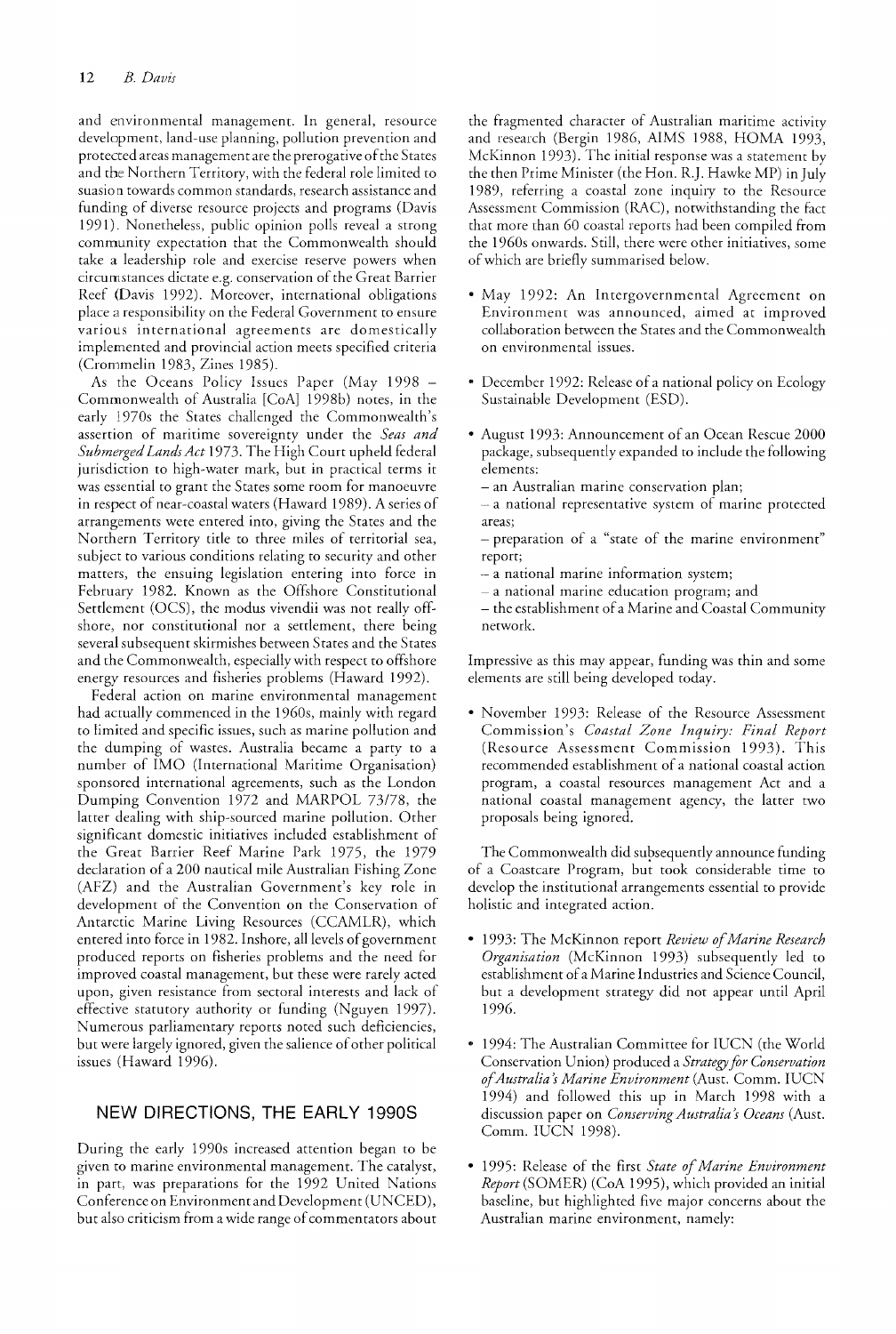- declining marine and coastal water quality, particularly an outcome of inappropriate catchment land-use practices

- loss of marine and coastal habitat;

\_. unsLlstainable exploitation of some marine and coastal resources;

-lack of integrated marine science policy; and

- neglect of long-term monitoring of the marine enviro nment.

• 1995: Release of the joint *CSIRO/AGSO/AIMS* report *Ocean Oittlook: A Blueprint for the Future* (Sci. Program Steering Comm. 1995). This document attempted to bridge the gap between scientists and managers, by identifying needs and opportunities for collaborative action, as well as outlining a research strategy for the future.

There are two observations one can make about these diverse initiatives: first, welcome as they were, most were ad hoc in character and neglected essential institutional needs in a field where vested interests and sectoral administration prevailed; second, a major opportunity was lost when Australia announced it would become a signatory to the UNCLOS in August 1994, the Convention entering into force in November that year. This was a time when community and political attention could have been captured about oceanic issues, but the Commonwealth announcement was little more than a normal press release.

Critics were quick to point out the need for more positive federal leadership, but the reluctant response from Prime Minister Paul Keating, in December 1995, was that an Australian Oceans Policy would eventually be developed, with no timeline or details specified. The only clue provided was a claim the policy would be based on sustainable use of resources, while conserving their biological viability. This rather tentative approach to oceanic issues may be attributable to preoccupation with terrestrial problems such as dryland salinity and water quality; Australian politicians were not yet attuned to a marine agenda.

## THE OCEANS POLICY INITIATIVE 1995-98

This is not the place to detail the process by which a number of issue papers and consultancy reports were commissioned by Environment Australia and published in late 1997, apart from noting that a somewhat selective consultation process was involved and excessive reliance continued to be placed on assumed Commonwealth·-State cooperation, which had not proven markedly effective in the past (Davis 1995). One positive achievement was that a wide range of marine environmental problems were addressed, the international context was noted and a number of marine planning models were analysed, as well as some management options. These documents provided a reasonably sound basis for national policy development, as long as some procedural and institutional difficulties could be overcome.

\lVhen the final overview Issues Paper (CoA 1998b) was released for public comment in May 1998, it effectively explained the need and aims of national oceans policy, stressing the need for a form of management which was ecosystem based, with sound scientific information, but it gave no details of intended priorities, anticipated outcomes or resourcing implications. While there was an environmental flavour to the report, many strategic, diplomatic, intergovernmental and conflict mediation aspects were entirely overlooked (Bateman 1997). In brief, this was somewhat thin treatment of rather complex and contentious matters, lacking vision or a clear plan of action. A starting point, but once again a great opportunity missed to move from piecemeal approaches towards more integrated strategy.

The term "marine environmental management" was not clearly defined in any of the discussion documents, although it was feasible to construe some perceived needs and guiding principles in individual issue papers. Section 2 of the Issues Paper (CoA 1998b) for example does identify elements of ecologically sustainable oceans management in terms of some planning provisions:

- planning for ecosystem health, but recognising the need for multiple use of resources;
- adopting a precautionary approach by recognising risk and uncertainty;
- o noting the value of user-pays and other forms of economic instruments;
- the need to build collective community stewardship and provide transparency of decision-making;
- fostering ecologically sustainable resource use in all marine industries.

Underpinning all of this was recognition of the need to strengthen some sectoral capacities while pursuing more coordinated administrative action.

A valuable contribution to this debate was provided by the *Report of the Ministerial Advisory Group* on oceans policy, published in March 1998 (CoA 1998a). The collective opinions exposed, whether in agreement or disagreement, highlighted some of the problems to be encountered and overcome if an effective oceans policy was to be formulated and implemented. While recognising the need for sound scientific information, the Advisory Group was emphatic that strong Commonwealth leadership was required and that a variety of organisational difficulties needed to be overcome, including some jurisdictional questions and improved sectoral cooperation.

Without canvassing the nearly 100 recommendations made by the Advisory Group, some key concerns and proposals can be highlighted:

- understanding of marine ecosystems should be further developed;
- implementation of a National Representative System of Marine Protected Areas should be accelerated;
- State and Commonwealth legislative frameworks should be reviewed to ensure habitat protection and conservation of endangered marine species;
- \* the Commonwealth should adopt a leadership role in addressing land-sourced marine pollution;
- consideration should be given to tradeable rights in marine fisheries, but fisheries should be managed on an ecosystem and ESD basis;
- further research is required into aquaculture related issues;
- suggestions for improving the National Plans to combat oil pollution, deal with ballast water and combat introduced species should be considered;
- government-industry collaboration should be improved in research and management of offshore energy resources;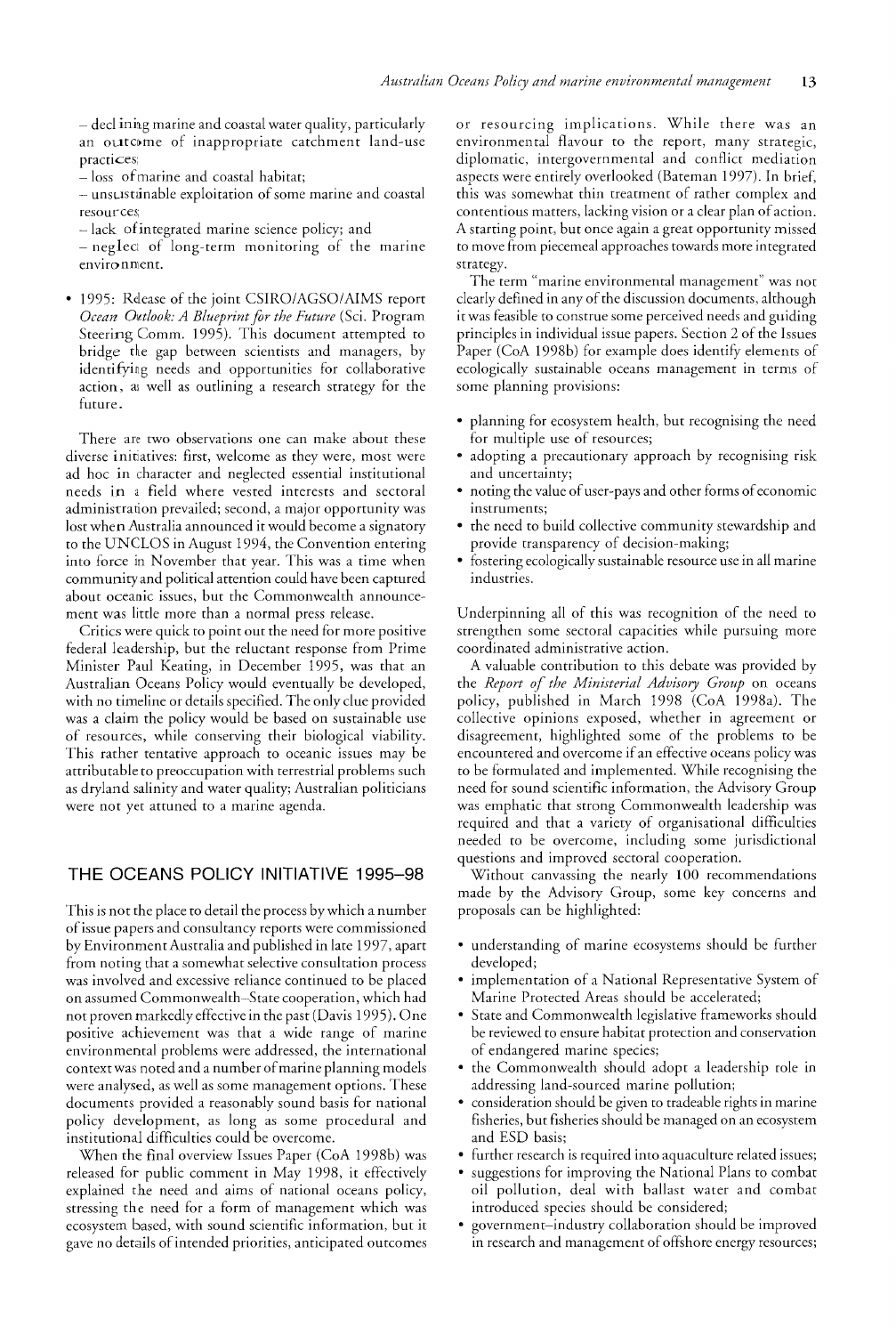- urgent priority should be given to analysis and strategic planning of the marine tourism industry, since knowledge of its environmental impacts is poody charted;
- indigenous communities should be widely consulted and actively involved in marine management;
- there should be increased integration of efforts in marine surveillance and enforcement; and
- the numbers, skills mix and training of individuals involved in oceans management and governance should be improved.

Some of these propositions were paralleled in a discussion paper prepared by the Ausrralian Committee of IUCN (the World Conservation Union) released in March 1998, entitled Conserving Australia's Oceans (Australian Committee of IUCN 1998).

## THE AUSTRALIAN OCEANS POLICY, DECEMBER 1998

When the final version of the Oceans Policy was announced by Prime Minister John Howard on 23 December 1998, it largely mirrored the content of the earlier Issues Paper, but had been fine-tuned to provide a little more detail. Two documents were released (CoA 1998c), the first dealing with contextual matters, the integrated and ecosystem-based approach, guiding principles, but also some key initial actions. The second document details specific sectoral measures, the need for public participation and performance evaluation. Overall these proposals were more positive and comprehensive than some critics had expected, particularly as they were sweetened by announcement of a \$50 million allocation over three years for a range of actions associated with its implementation.

The Oceans Policy statement drew attention to the immense scale of Australia's Exclusive Economic Zone (EEZ) and the reality that Australia was the first nation to develop such a comprehensive framework for oceanic environmental management. Among the initial key actions to be undertaken were the following:

- development of marine regional plans, beginning with the southeastern region of the EEZ;
- strengthening baseline environmental surveys, sustainability indicators and monitoring programs;
- <sup>~</sup>support for the development of a single national ballast water management system;
- creation of a nationally representative system of marine protected areas;
- measures to improve the sustainability of Australian fisheries, including improved effectiveness in preventing illegal fishing; and
- trials to treat some problems of land-sourced marine pollution.

In general these measures were well received and some are already being acted upon; nonetheless the overall picture remains one of a series of individually tailored programs rather than a cohesive whole. Perhaps this is inherent, given the diversiry of interests and institutions involved and the necessity to negotiate a variety of agreements between the States, Territories and Commonwealth.

Facilitation and cooperation may be engendered by a new federal agency, the National Oceans Office, which was announced in August 1999. A National Oceans Advisory Group has also been established, but its influence is largely dependent upon whether the Federal Minister for Environment is prepared to take its advice. Commonwealth-State cooperation may be engendered through bodies such as ANZECC (the ministerial Australian and New Zealand Environment and Conservation Council), but its role in the past has largeiy been to set common standards rather than strategic direction. Whether the latter will be achieved in the oceans policy area remains to be seen.

## IMPLICATIONS AND FORWARD AGENDA

Commentators on the maritime agenda are pleased that release of the Oceans Policy statement has initiated a new regime, but critics are mindful of the reality that in the past competition between the Australian States for economic development has led to attrition of natural resources (Toyne 1994). The forward agenda does contain a number of interesting challenges:

- the current policy says little about Australia's role in international marine environmental management;
- e there is a significant loss of coastal and marine habitat and many Australian fisheries are under sustainability threat;
- almost 70% of marine pollution arises from land-sourced origins and no governmem has yet seriously contemplated how this terrestrial-marine dilemma should be administratively handled;
- there is a serious threat from introduced marine species which are proving costly and difficult to eradicate; and
- given Australia's immense coastline, it is difficult to devise remedial plans to deal with critical incidents, such as oilspills or illegal incursions by foreign fishermen or clandestine immigrants.

In addition to the above there is a new and indeterminate factor, namely advent of the *Environment Protection and Biodiversity Conservation Act* (Cth) 1999, which was passed with remarkably little parliamentary debate, despite its complexity and powerful implications. In theory, the new statute limits Commonwealth environmental action to six fields of "national significance", including Federal offshore areas, but leaves many matters to the discretion of the Minister and involves negotiated agreements with the States and Territories. Many aspects of implementation remain to be specified and tested.

If one considers the Oceans Policy statement in isolation, it correctly adopts a proactive rather than reactive approach. The agenda is immense, the resources are limited; thus collective ownership must be fostered. This is the central challenge in rendering the Oceans Policy operational, during the first decade of the third millennium.